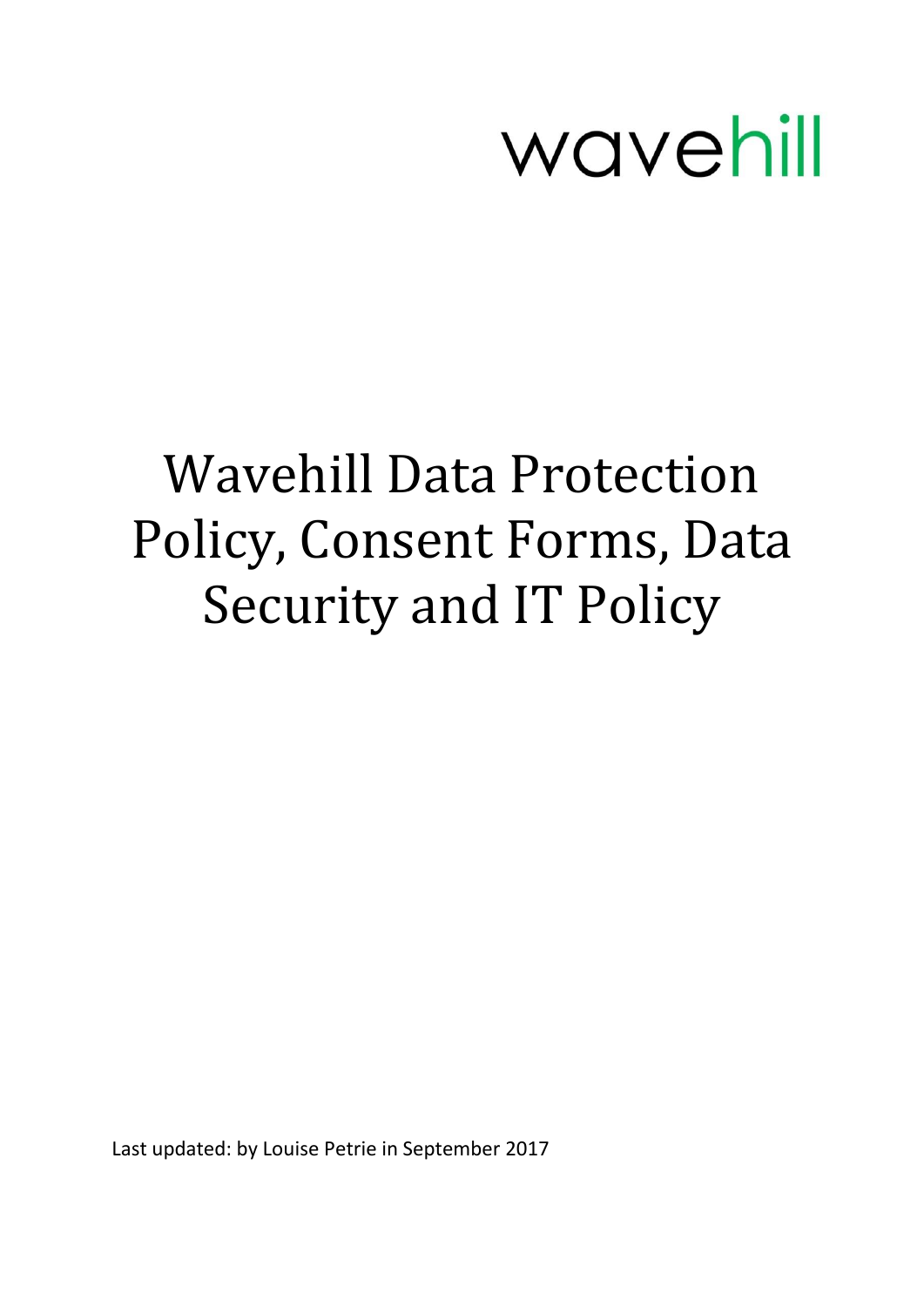# **Introduction**

Wavehill Ltd is committed to meeting its obligations under the Data Protection Act of 1998. Wavehill will strive to observe the law in all collection and processing of subject data and will meet any subject access request in compliance with the law. Wavehill will only use data in ways relevant to carrying out its legitimate purposes and functions in a way that is not prejudicial to the interests of individuals. Wavehill will take due care in the collection and storage of any sensitive data, employees and, where appropriate, representatives, will do their utmost to keep all data accurate, timely and secure.

Wavehill Ltd depends on Information and Communications Technology (ICT) systems to carry out our business on a day-to-day basis. Security of these systems and the data they hold, and of the hardware and networks on which they operate is necessary both to honour our obligations to providers of data as registered under the Data Protection Act, and to protect our systems and data from accidental or deliberate damage, loss or corruption.

This policy statement is intended to effect implementation of the overall information security policy in respect of data held in ICT systems. All staff has a responsibility to comply with Wavehill's policy on confidentiality of data and to comply with this statement of policy on data security.

# **Principles**

## **Ownership and Confidentiality**

Wavehill recognise that data is owned by our clients (except where specified otherwise under terms and conditions of services mainly in the area of research). Each significant category of data is the responsibility of the Research Team Manager who is accountable for the security of that data and determines the standards of confidentiality that are to apply.

Responsibility for data security is exercised through the line management structure of each individual contract.

All personal data is maintained for the purpose defined within the notification under the Data Protection Act. The Research Team Manager is responsible for maintaining the data protection notification, dealing with subject access requests, maintaining awareness of Data Protection legislation and guidelines and offering advice on compliance with the Act.

#### **Data Access, Retention and Disposal**

Access to each data store is limited to those needing such access to do their job. Each member of staff with such access is personally responsible for maintaining the confidentiality of the data to which he/she has access. Research Team Manager determines who should have access to data and the retention requirements.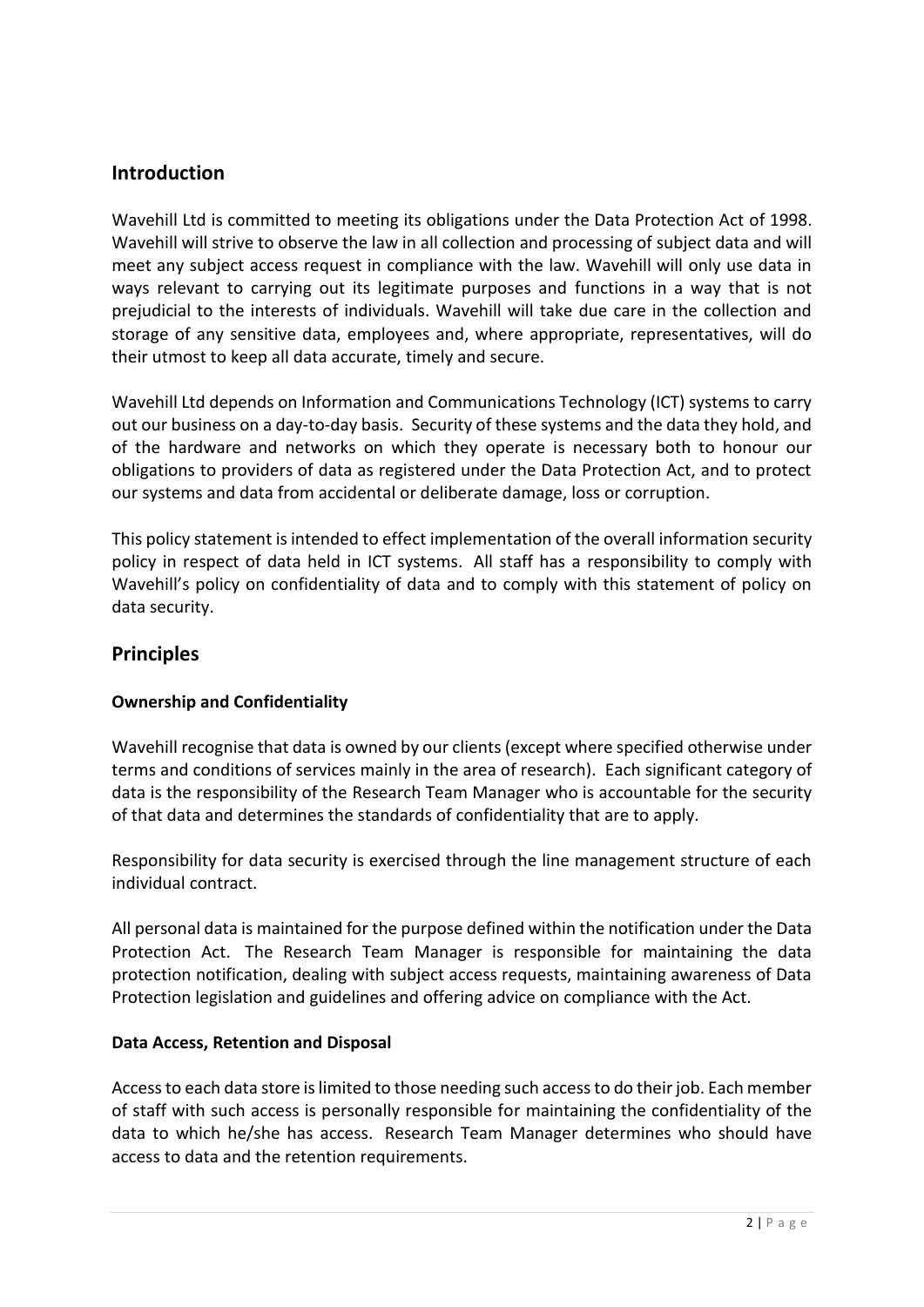Once a contract has been completed data is generally kept for a period of six months to allow for the consideration and resolution of any disputes or complaints. If, in very exceptional circumstances, it is considered necessary to keep data for longer than six months we will give full consideration to the Data Protection and Human Rights of the individuals before doing so. Throughout this time, the usual conditions regarding safe storage and strictly controlled access with prevail.

Any interview data that is kept, will be anonymised.

Once the retention period has elapsed, we will securely delete all electronic and hard copes if the information.

## **Data Transportation**

The seventh principle of the Data Protection Act 1998 states that" Appropriate technical and organisational measures shall be taken against unauthorised or unlawful processing of personal data and against accidental loss or destruction of, or damage to, personal data." This includes the transportation of records both inside and outside of an organisation.

This procedure has been produced to provide guidance to Wavehill employees to ensure they do not breach the requirements of the Data Protection Act 1998.

Information can be vulnerable to unauthorised access, misuse or corruption during physical transport, for instance when sending media via the postal service or via courier. The following controls should be applied to safeguard media being transported between sites:

- Where possible data will be transported either by memory stick or CD Rom. The information must be encrypted and the encryption code sent to the respondent by an alternative method. **The data and encryption code must never be transported together.**
- Reliable transport or couriers should be used at all times. A list of authorised couriers has been agreed by the Office Manager and a procedure to check the identification of couriers implemented.
- Packaging must be sufficient to protect the contents from any physical damage likely to arise during transit.
- Any information transferred to an encrypted memory stick, to be taken off site, must be a copy of the original information which must remain on the shared/personal drive of the file server. This will ensure there is always a copy of the original document available when needed.

## **Guidance**

This guidance applies to all data whatever media they may be held (e.g. paper, electronically, email or other methods), which can identify any individual by name, number or a combination of information/data items.

Data must only be taken off site if absolutely necessary. This should normally only occur with the agreement of the client and or data subject.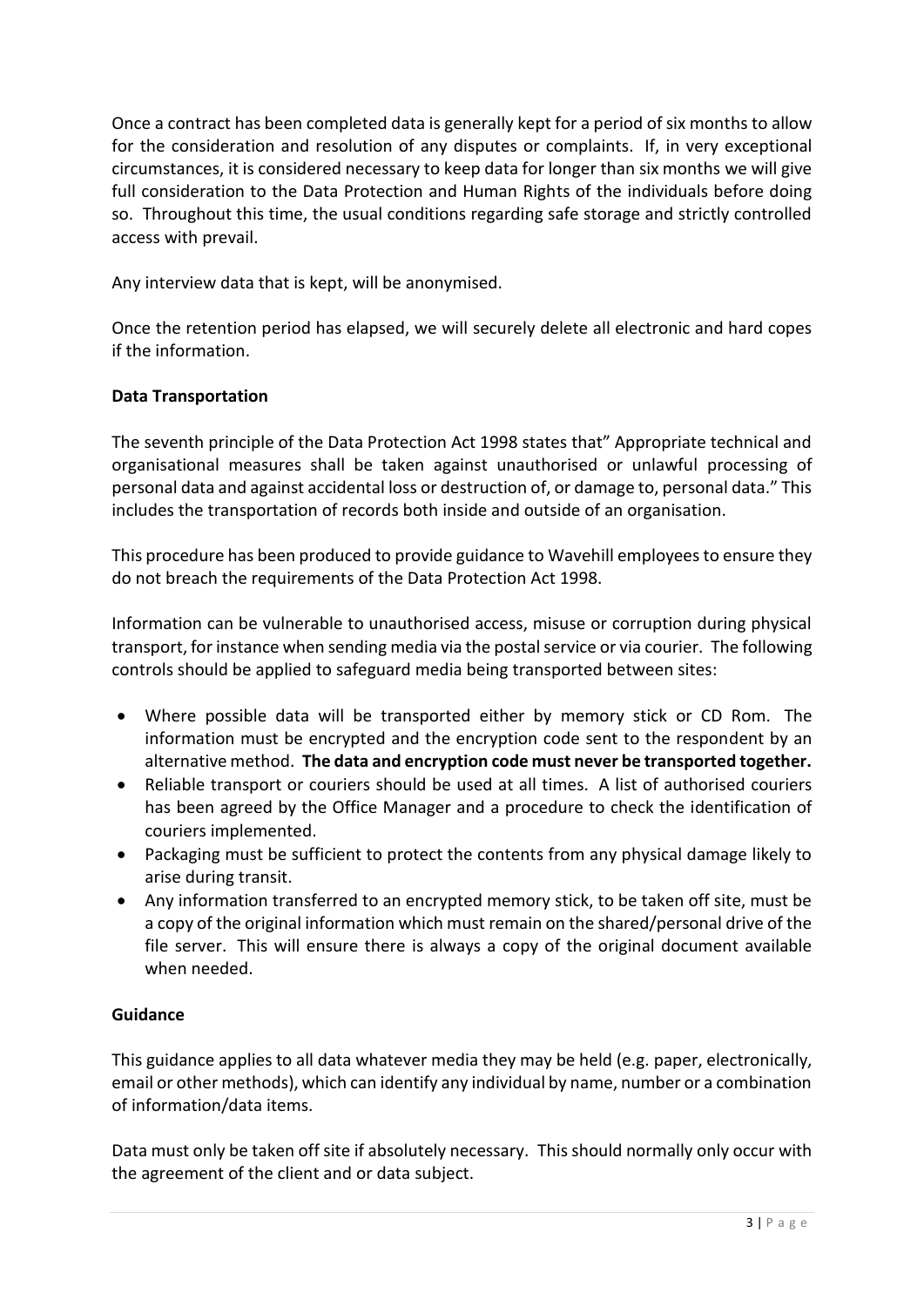Data must always be transported in a secure way e.g. in a sealed container, briefcase, kept in the boot of the car and not visible to the general public.

Data should be returned to the office when no longer needed off-site and in addition, paper records should be logged to reflect that they have been returned and this should be signed and dated by the person returning the records.

## **Taking Records Off-Site**

Data should never leave the building however it is recognised that sometimes this has to occur. In the event that there is no choice but to take data off-site, the details outlined in the general guidance above must be adhered to.

## **Using the Postal System**

When sending data through the postal system a recognised secure supplier/contractor should always be used. Individual Directorates must decide if the normal postal system provided by the Royal Mail is robust enough for sending of information. For letters and some records this method is sufficient and has a proven record, but this means that the sender must ensure they follow good practice guidance when sending in this way. The following standards should be implemented:

- Before any information is sent confirm the details of the potential recipient e.g. their name, address and postcode and in some cases also the department and job title of the person to whom the records are to be sent.
- Transport the information in a robust secure package, e.g. this could be an envelope for letters, a jiffy bag for larger records or a secure box for larger packages.
- Mark the envelope/package with the details of the person to whom the letter/package is being sent.
- For sensitive records/letters also mark with the following 'Private and Confidential to be opened by addressee only'.

If the information is very sensitive or has to arrive at the destination within a very short timescale the use of an approved courier service may be required.

#### **Physical Security**

Data whether in electronic or physical form is subject to physical security control appropriate to its nature. Physical access is determined on the same basis as data access unless there are over-riding security reasons for doing otherwise.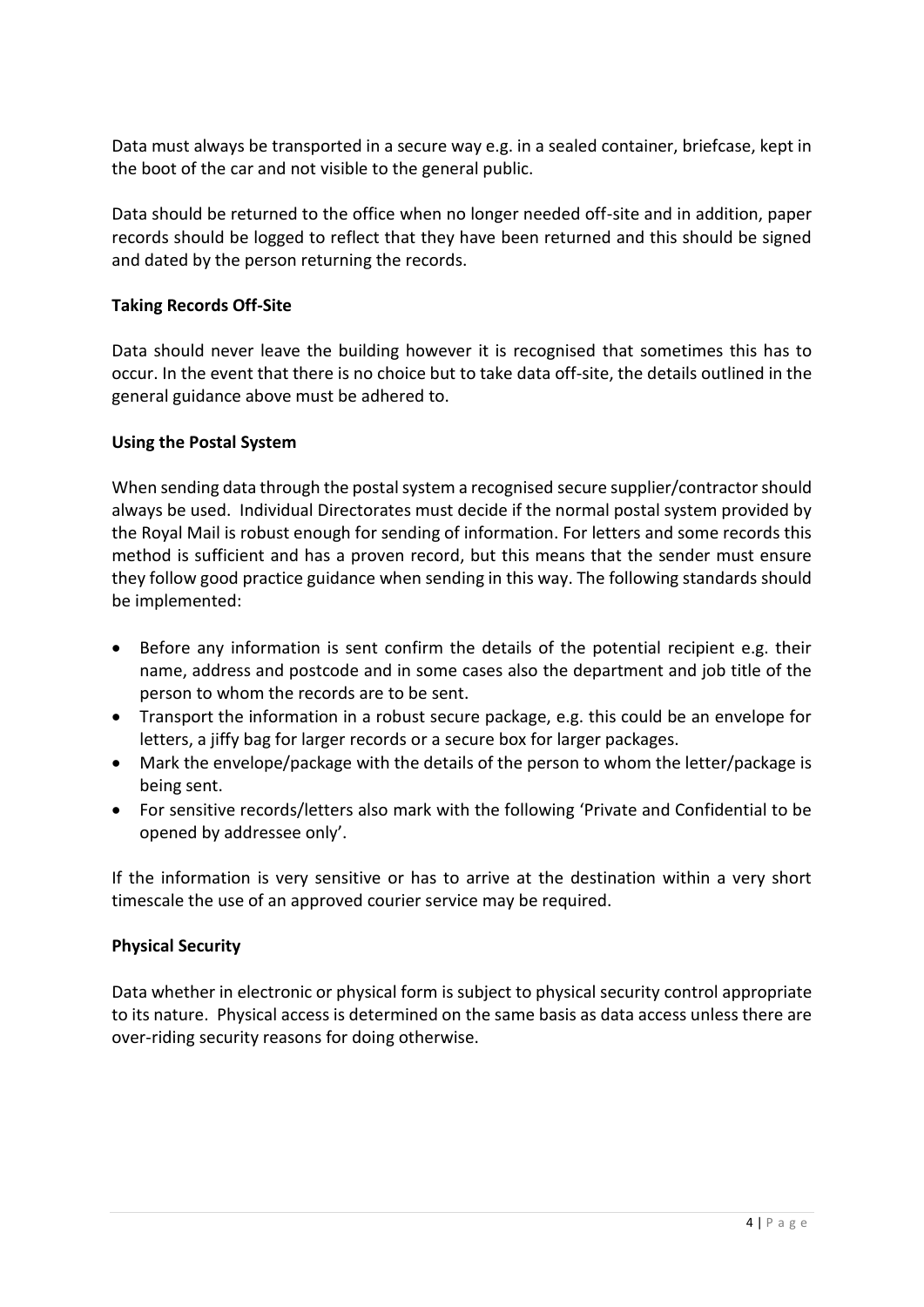## **Electronic Storage Systems and Safe Handling**

Security of data within Wavehill Ltd is the responsibility of Wavehill IT Solutions [\(www.wavehill.co.uk\)](http://www.wavehill.co.uk/).

Wavehill IT Solutions is responsible for the data protection strategy including Disaster Recovery (DR) and Business Continuity (BC) planning, and provides the ability to restore, recover, and access data that is lost because of human or machine errors, or natural disasters.

All data relevant to our work is stored on an independent on-site server which is backed-up at regular times during the day. At the end of each day all systems undergo a final back-up process when all data is backed up to a secure encryption environment for disaster recover undertaken by Wavehill IT Solutions.

Finally, to ensure absolute security and protection Wavehill IT solutions utilise a system called Depositit. All data transferred to and from Depositit is encrypted to levels endorsed by the US government and extensively used by the banking and telecommunications industries. The encryption keys are based on specific user passwords and are additionally stored in an encrypted format. All data is maintained in an encrypted state whilst at Depositit.

All personal information is maintained in strictest confidence and access to information is restricted within Depositit.

#### **Sending and receiving data via email**

When we need to send sensitive data we can do this in two ways. An Excel / Word file with a password, or a much better stronger encrypted method using EGRESS SWITCH.

Any data that holds personal information needs to be protected. If you can identify an individual person through the data held and being transferred, then there is a Data Protection risk.

STEP 1 - So the very first thought is – do I need to send data with personal identification details in it? If not then remove any personal details and just send the anonymised data. This is fine, although we would still recommend the normal project code password.

STEP 2 - Does the client have a preferred method of data transfer?

- Ask them first and then follow their guidelines if required.
- Note by email that you will follow their guidance.

STEP 3 - If they don't then send them the text below:

At Wavehill we take data security seriously. We are certificated by the Market Research Society as a Fair Data organisation meaning *We will protect personal data and keep it secure and confidential.*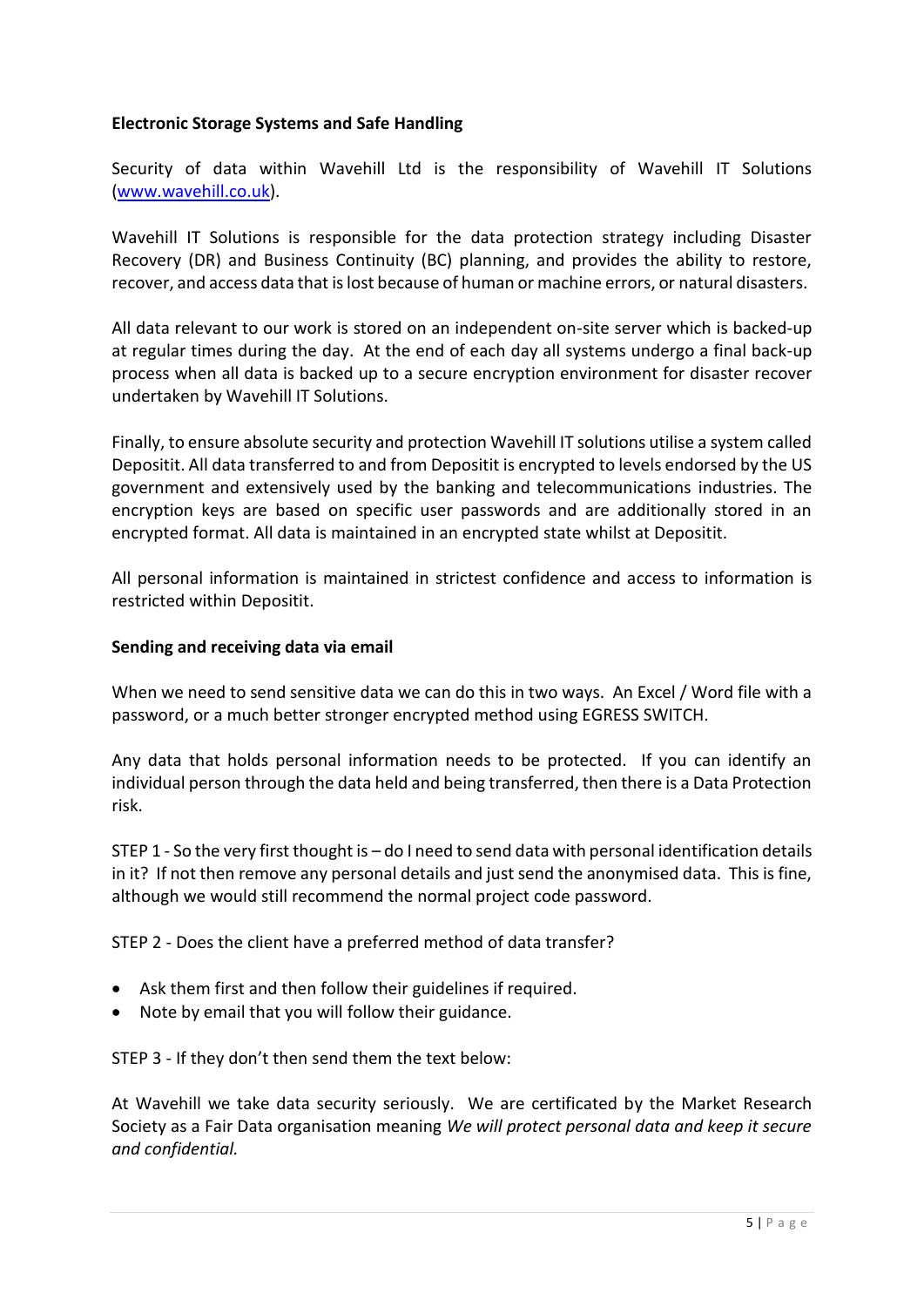You have received this email because either we are about to transfer data to you, or you are about to transfer data to us.

We have two methods.

- 1. The first is to add a password to the Word or Excel file. Email you the file, and then telephone you the password. Or you do the same to us. We will NOT send the password with the data file by the same method.
- 2. The second is to use Egress Switch Egress Switch provides a broad security platform which allows you to securely share confidential information by email and file transfer, large file transfer, secure online collaboration and via secure web forms. It provides "follow the data" control so that you have the reassurance that the sensitive information you share is only accessed by the intended recipient. What is more, using our integrated desktop and mobile applications, Switch is easy to use and streamlines end user workflow.

# **Cyber Essentials**

Wavehill has achieved Cyber Essentials accreditation which provides our clients with the knowledge that we take cyber security seriously, and reassure them that we have levels of protection in place against cyber-attack and demonstrates to our customers that we take cyber security seriously.

The Cyber Essentials scheme defines a set of controls which will provide organisations with basic protection from the most prevalent forms of threat coming from the internet and is reviewed annually.

# **MRS – Fair Data Company**

Wavehill are a Fair Data company and agrees to adhere to ten core principles. The principles support and complement other standards such as ISOs, and the requirements of Data Protection legislation.

- 1. We will ensure that all personal data is collected with customers' consent.
- 2. We will not use personal data for any purpose other than that for which consent was given, respecting customers' wishes about the use of their data.
- 3. We will make sure that customers have access to their personal data that we hold, and that we tell them how we use it.
- 4. We will protect personal data and keep it secure and confidential.
- 5. We will ensure staff understand that personal data is just that personal and ensure that it is treated with respect.
- 6. We will ensure that the vulnerable and under-age are properly protected by the processes we use for data collection.
- 7. We will manage our data supply chain to the same ethical standards we expect from other suppliers.
- 8. We will ensure that ethical best practice in personal data is integral to our procurement process.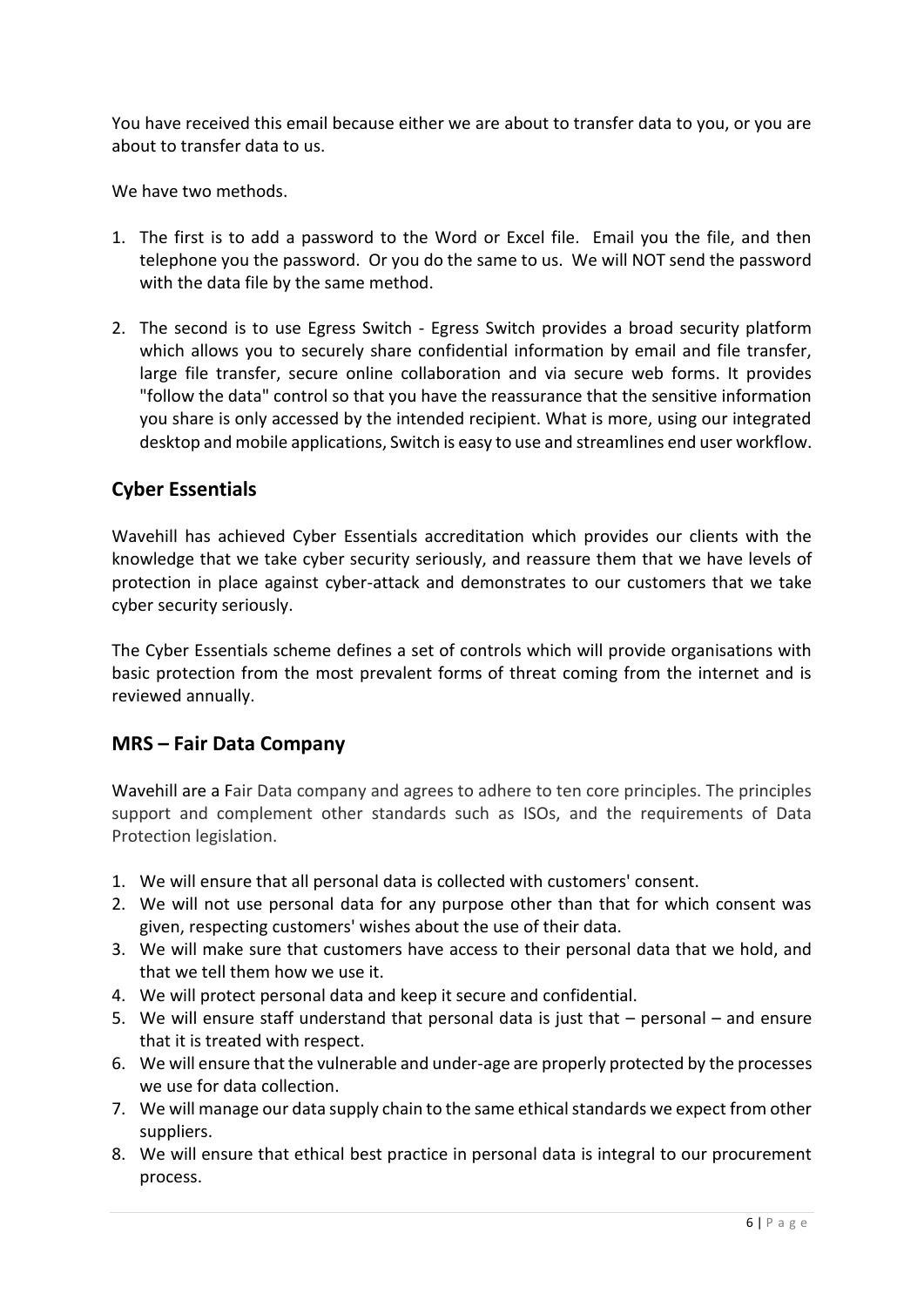- 9. We will ensure that all staff who have access to personal data are properly trained in its use.
- 10. We will not use personal data if there is uncertainty as to whether the Fair Data Principles have been applied.

Members and Company Partners are regulated under the MRS Code of Conduct. This Code covers the collection and use of personal data and emphasises the need to protect all respondents from harm - particularly the young and vulnerable. The ten core principles of Fair Data work in tandem with the MRS code of conduct.

# **Responsibilities**

All staff have a personal responsibility to safeguard the integrity and confidentiality of Wavehill's systems, data and physical facilities.

The Research Team Manager is responsible for the application of the data security policy for matters under their control. They must ensure that all staff are aware and comply with the policy. Breaches in security could lead to disciplinary action and will be reported to the company Directors.

Users of systems are responsible for ensuring that data and information to which they have authorised access is used only for the purpose provided and that the confidentiality and integrity of the data is maintained.

# **Electronic Communication Systems**

Responsibility for the security of Wavehill's network (including software, hardware and general services) rests with Wavehill IT Solutions. This responsibility is limited to the security of data in transit and ends when the data is delivered to its destination.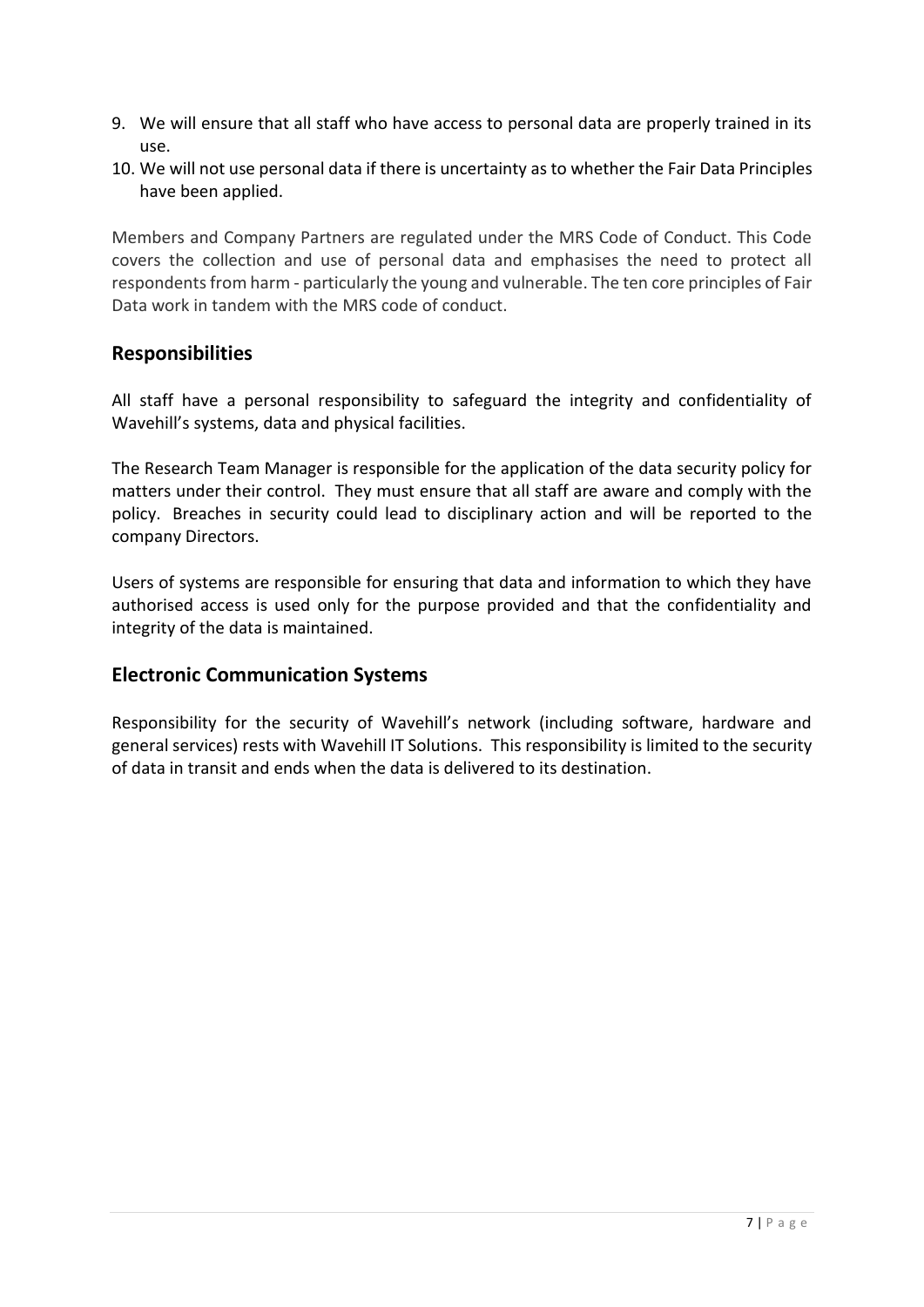# **Individuals' rights**

**If in individual ask for any inaccuracies to be corrected**, this will be done on the database by the Research Team Manager as and when informed. I.e. name change, wrong information.

**If someone asks that we do not contact them again**, a note of this is made on the database by the Research Team Member and Wavehill will NOT contact this person again as part of the existing research.

**If they request to be removed from our database, the following procedure must be followed.** The researcher must inform the Research Team Manager. The Research Manager will then need to access the contact database (google docs) and delete the name out of the relevant column and any other contact details and replace with the text (information removed as requested by individual)

**If they request to be removed from the database source, then you need to establish where the data source originated from, should be included in the instruction form**;

- Dunn & Bradstreet the client would need to contact them directly and ask to be removed. Ask them to contact; [UKCS@DNB.com](mailto:UKCS@DNB.com) or phone 0845 145 1 700.
- Experian ask them to contact 0870 012 1111
- If the contacts have come direct from the client then please give them the client name and contact details.

# **Legal Basis for processing personal data / Lawfulness of processing**

Wavehill's legal basis for processing personal data is based on the following principles;

- The data subject has given consent to the processing of his or her data for one or more specific purposes;
- Processing is necessary

Wavehill relies on an individuals' consent to process their data so when contact a client is given specific and clear guidelines as to what happens to their data, it is a clear-opt in process which is properly documented;

**Survey interviews conducted over the telephone and/or online** all have a clear opt-in tick box to say they have read and understand the reason for taking part in the survey and what will happen with the data they provide.

Other telephone discussions held over the phone are pre-booked and therefore consent is given at the time of booking an interview. The interview information is then emailed to the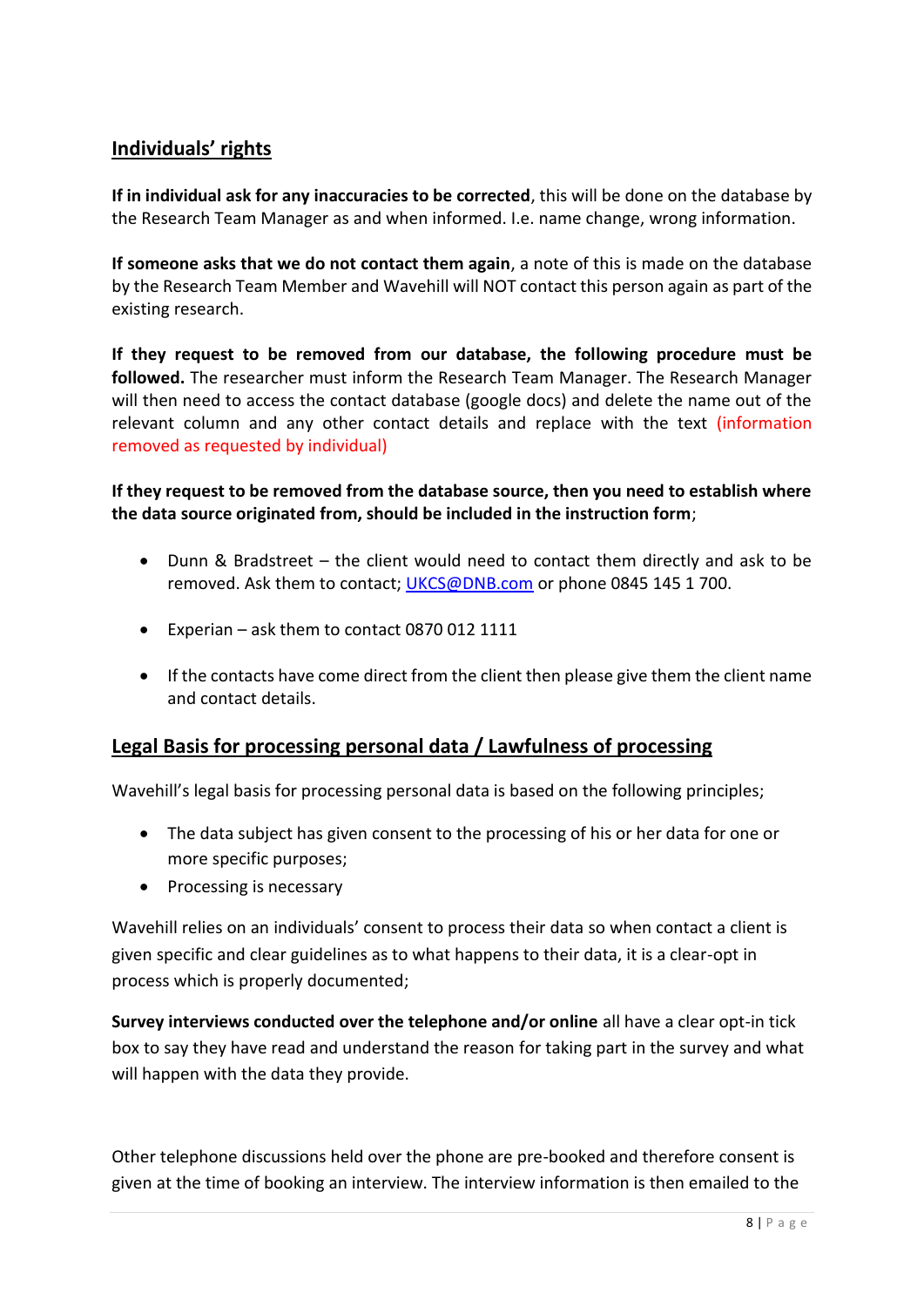client confirming the interview date and time and a discussion guide is attached which outlines the reason for taking part in the survey and what will happen to their data.

Consent for all types of interviews can be withdrawn at any time.

# **Subject Access Requests**

Any product produced by Wavehill i.e. Datasets, Reports, Presentations are the property of the client who commissioned the work. Therefore, once the 'product' is published, any access requests would be referred to the relevant client.

If a client or individual requests a list of names of individuals / organisatiosn who have contributed to the survey this would be granted for anyone who gave their consent at time of interview. Every survey, telephone and online, includes the following question;

*"If requested, would you be happy for your name / business name to be included in a list of contributors to the research? No comments will be attributed to you [or your business] it would just list your name / business name as someone that contributed to the study."* 

**Interviewing Adults** *(source MRS Website)*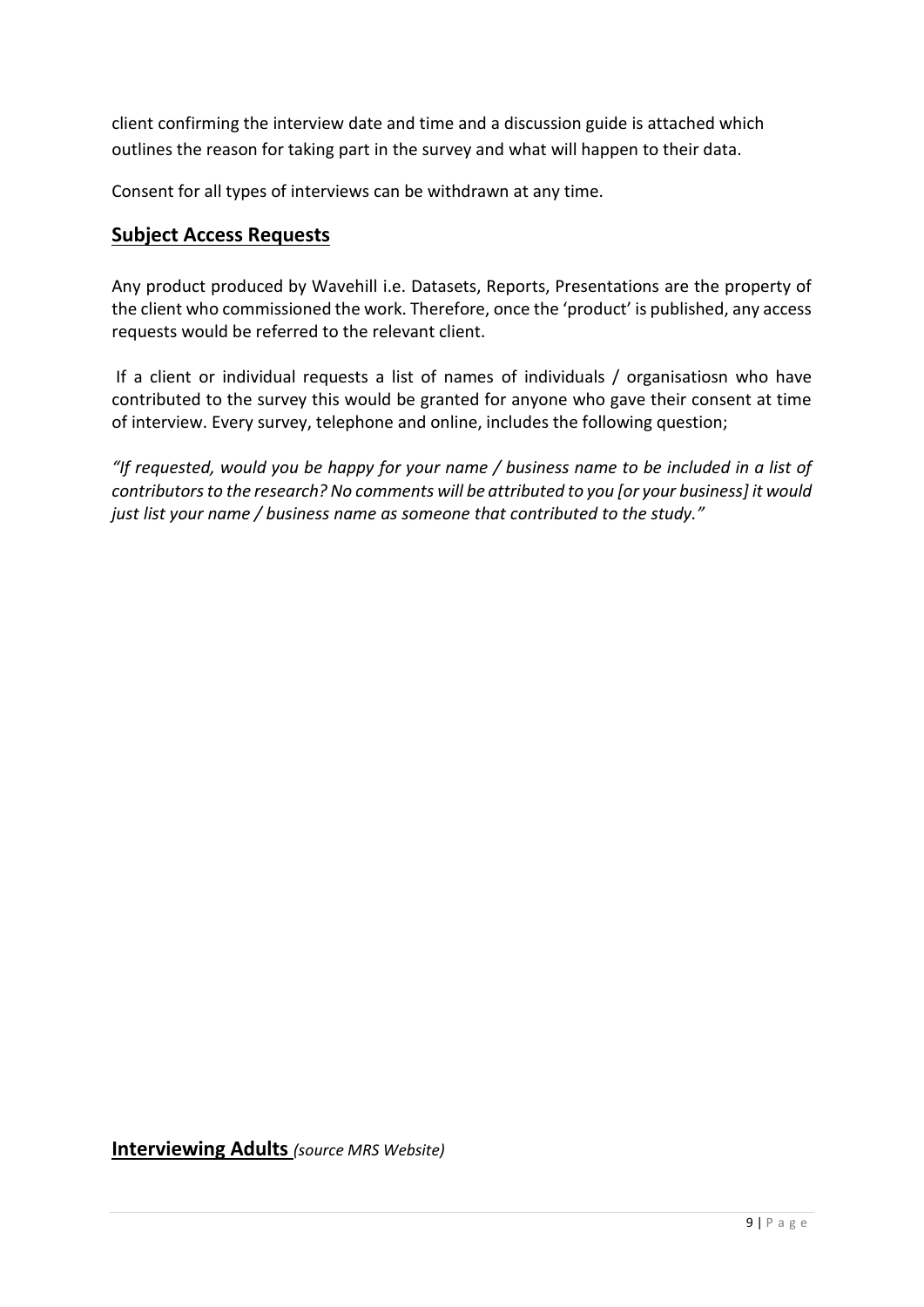

## **Face-to-face**

When interviewing face-to-face (e.g. street interviews / focus groups) the consent given by the person you are interviewing will be 'verbal consent' you are inviting them to take part and giving them the opportunity to say no there and then. You should also provide them with an information sheet (see example below). If they do agree to take part, you must make it clear that they do not have to answer all questions being asked (e.g. if they feel they are inappropriate / not relevant / don't know how to answer) they can just answer the questions they feel are relevant to them and that they can also end the interview at any time they wish to do so. They should also be made aware that everything they say will be kept confidential.

## **Telephone**

When interviewing over the telephone, the consent given by the person you are interviewing will be 'verbal consent' you are inviting them to take part and giving them the opportunity to say no there and then. If they do agree to take part, you must make it clear that they do not have to answer all questions being asked (e.g. if they feel they are inappropriate / not relevant / don't know how to answer) they can just answer the questions they feel are relevant to them and that they can also end the interview at any time they wish to do so. They should also be made aware that everything they say will be kept confidential. You must also tick the Opt in box to confirm that consent was obtained.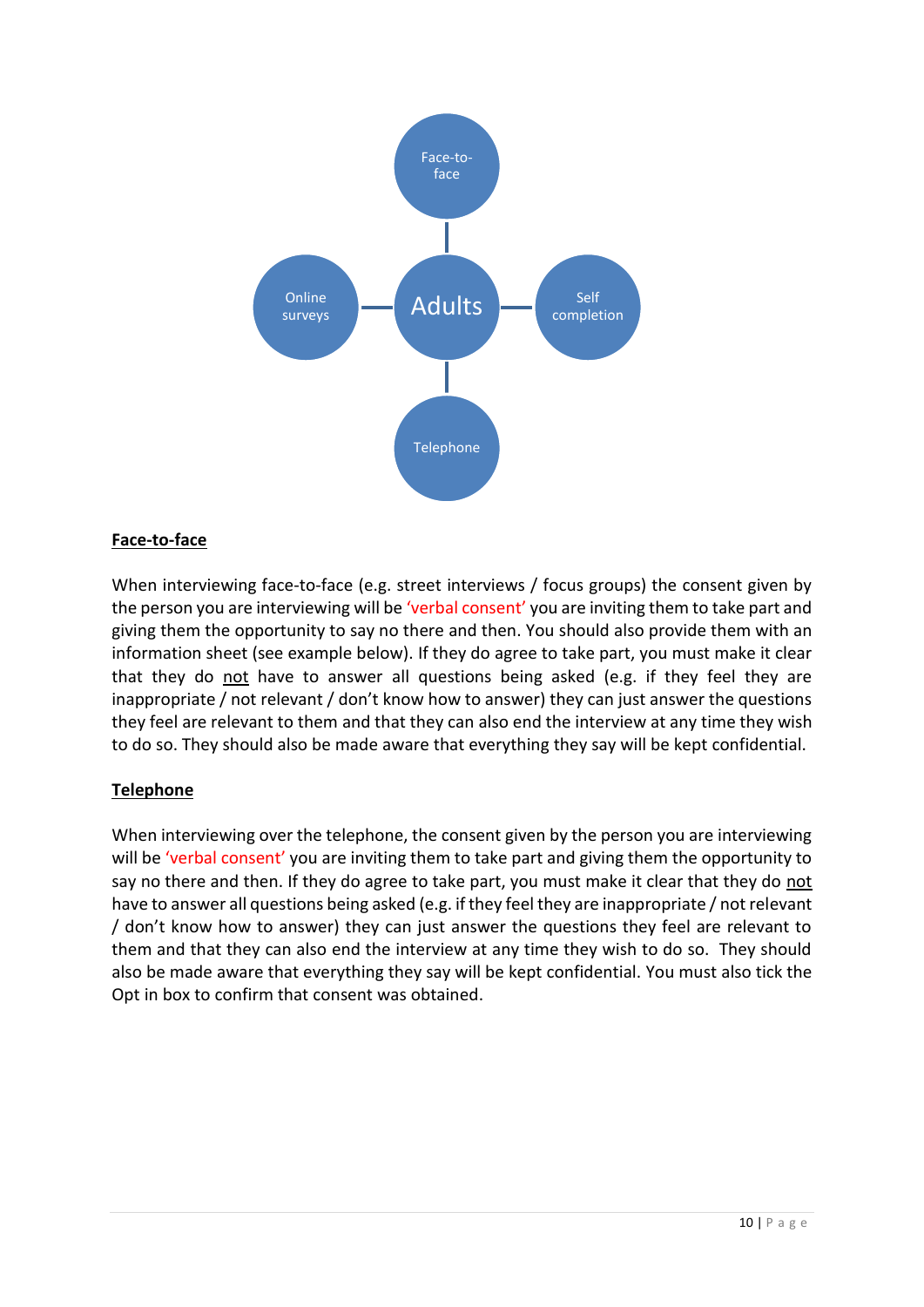## **Self-completion**

When posting out self-completion questionnaires, the consent given by the person will be 'the completion of the survey itself' you are inviting them to take part and giving them the opportunity to fill it in and post it back if they wish to do so. When sending postal surveys, you should include an 'information sheet' (see example below) which gives them basic information e.g. why you are contacting them, What is the purpose of the study? Why they been invited to participate? Who is the research is being undertaking for etc. You must make it clear that they do not have to answer all questions being asked (e.g. if they feel they are inappropriate / not relevant / don't know how to answer), they can just answer the questions they feel are relevant to them. They should also be made aware that everything they say will be kept confidential.

## **Online Survey**

When emailing out an online questionnaire, the consent given by the person will be 'the completion of the survey itself' you are inviting them to take part and giving them the opportunity to fill it in if they wish to do so. When emailing online surveys, you should include an 'information sheet' (see example below) which gives them basic information e.g. why you are contacting them, what is the purpose of the study? Why they been invited to participate? Who is the research is being undertaking for etc. You must make it clear that they do not have to answer all questions being asked (e.g. if they feel they are inappropriate / not relevant / don't know how to answer), they can just answer the questions they feel are relevant to them. They should also be made aware that everything they say will be kept confidential. You must also include a opt in box to confirm that consent was obtained.

## **Interviewing vulnerable Adults**

In some cases, you may have to interview vulnerable adults. If you / they / or their guardian (if they have one) feel they are unable to answer the questions for any reason at all (e.g. learning difficulties / mental health issues / depression etc) you may ask to speak with a carer / guardian / appropriate adult to undertake the interview on their behalf. This is known as a 'proxy' interview.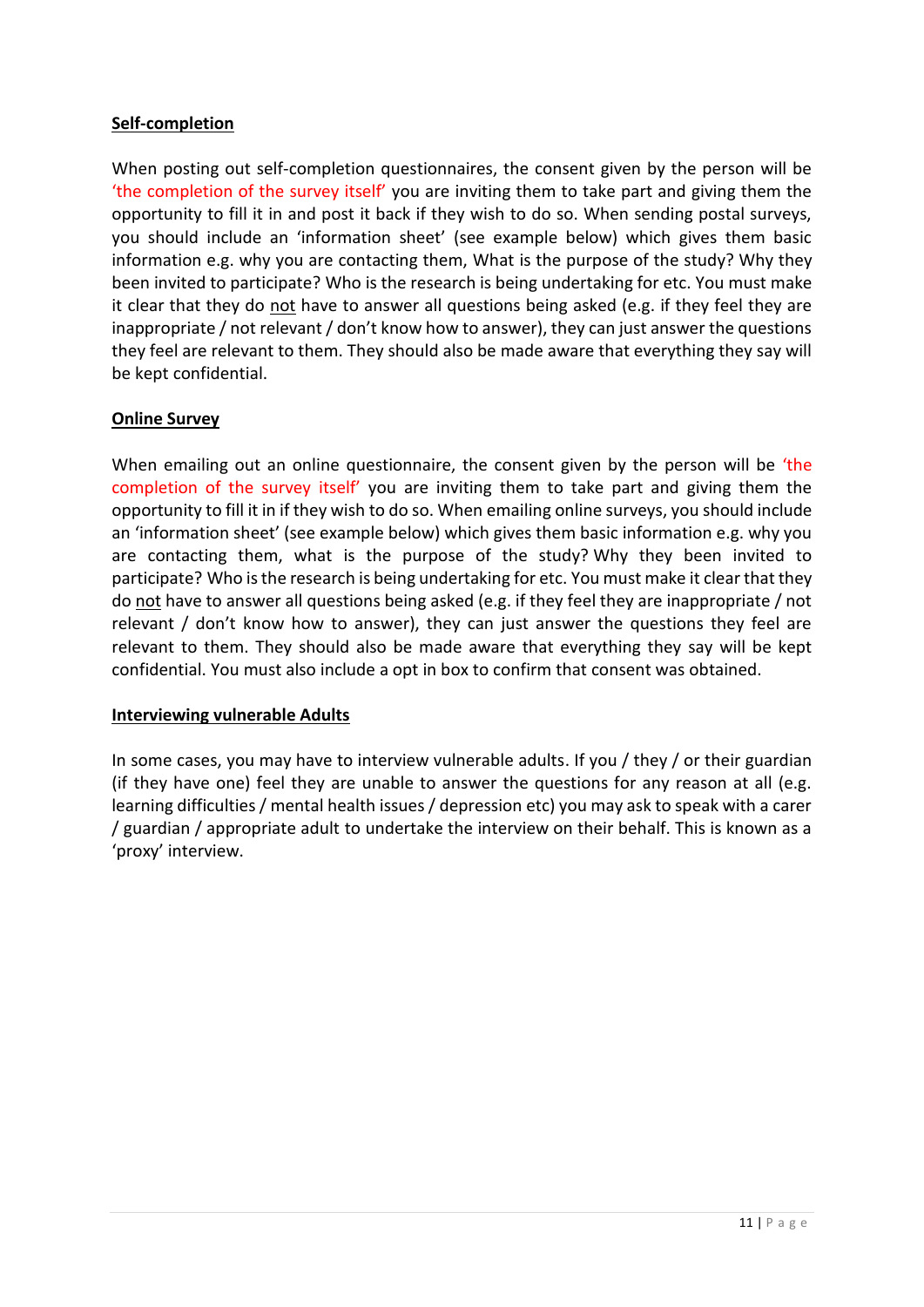# **Participant information sheet Example**

Potential participants must be given sufficient information to allow them to decide whether or not they want to take part in a research study.

Where research involves face to face interviews, focus groups, direct observation or similar methods of data collection, participants should be given an information sheet (or leaflet). Details of what should be included in each are given below. An information sheet should be written in simple, non-technical terms and be easily understood by a lay person. While it is always important to ensure that adequate information is given, the way in which the information is presented will need to be adapted to the individual circumstances of the study, for example a younger age group.

## **Participant information sheet example**

The information sheet, covering letter or leaflet should be printed on headed paper (where appropriate) with full contact details and should normally contain the following information:

**Study title** - The title should be simple and self-explanatory to a lay person.

**Invitation paragraph** - This should explain that the individual is being asked to take part in a research study. The following is an example of how this may be phrased:

'You are being invited to take part in a research study. Before you decide whether or not to take part, it is important for you to understand why the research is being done and what it will involve. Please take time to read the following information carefully'.

**What is the purpose of the study?** - The background and the aim of the study should be given here. You should say how long the study will run and outline the overall design of the study.

**Why have I been invited to participate?** - You should explain how the individual was chosen to take part in the study and how many other people will be asked to participate.

**Do I have to take part? -** You should explain that taking part in the research is entirely voluntary. For example, you could say: -

'It is up to you to decide whether or not to take part. If you do decide to take part you will be given this information sheet to keep. If you decide to take part you are still free to withdraw at any time and without giving a reason."

**What will happen to me if I take part?** - You should explain your methods of data collection, including what the individual will be asked to do and how much time will be involved.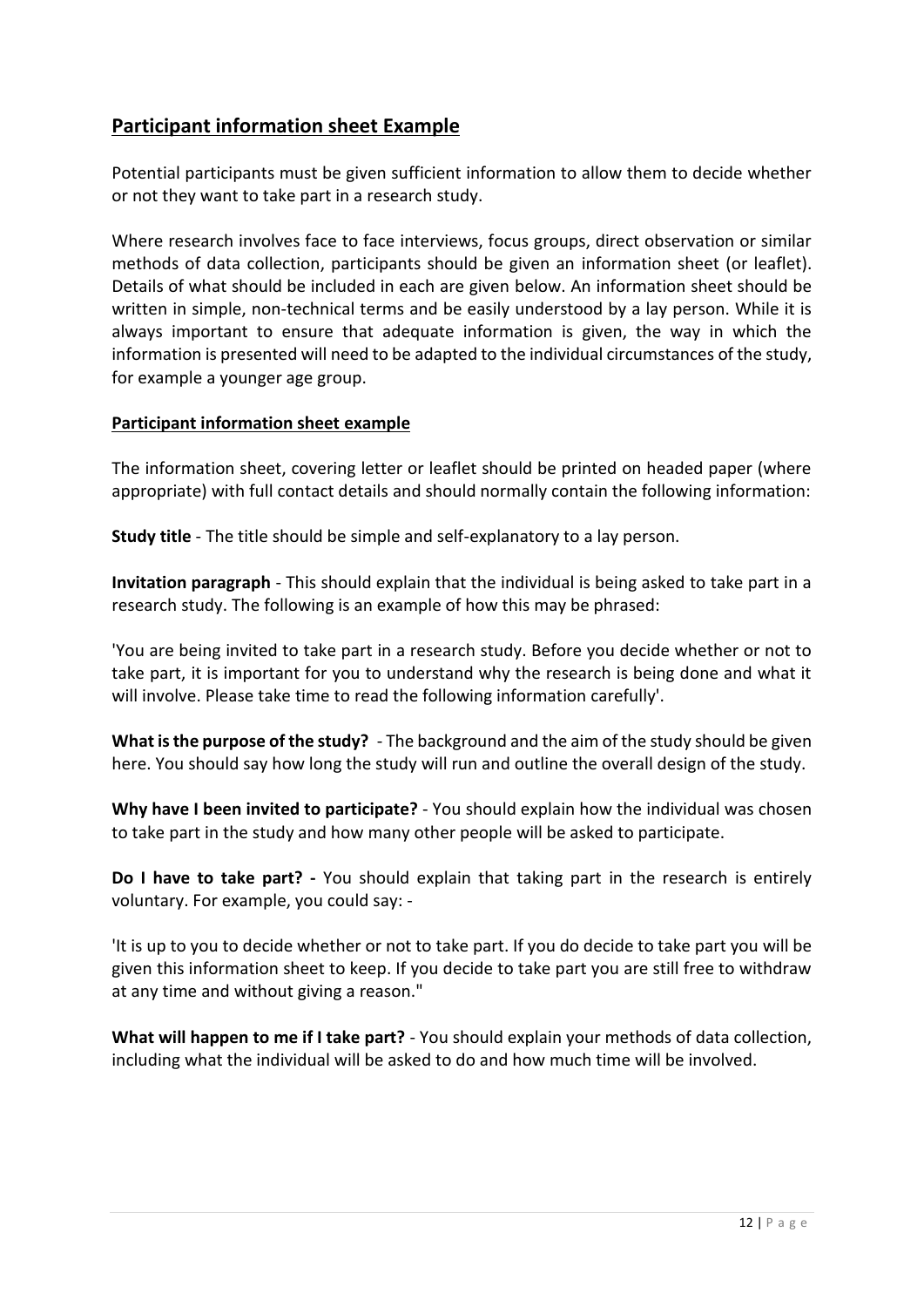**What are the possible disadvantages and risks of taking part? (where appropriate)** - You should describe any disadvantages or 'costs' involved in taking part in the study, including the time involved.

**What are the possible benefits of taking part?** - You should outline any direct benefits for the individual and any other beneficial outcomes of the study, including furthering our understanding of the topic.

**Will what I say in this study be kept confidential?** - You should explain that all information collected about the individual will be kept strictly confidential and describe how confidentiality, privacy and anonymity will be ensured in the collection, storage and publication of research material.

**What should I do if I want to take part?** - Explain exactly how the participant should 'opt in' for the study.

**What will happen to the results of the research study?** - You should tell the individual what will happen to the results of the research. Will they be published? How can they obtain a copy of the published research?

**Who is organising and funding the research?** - You should explain that you are conducting the research as a member of staff for Wavehill. You should also state the organisation that is funding the research.

**Contact for Further Information** - You should give the individual your contact details for further information. This can be your name or that of your supervisor.

**Thank you** - Remember to thank the individual for taking time to read the information sheet.

**Date** - The information sheet should be dated.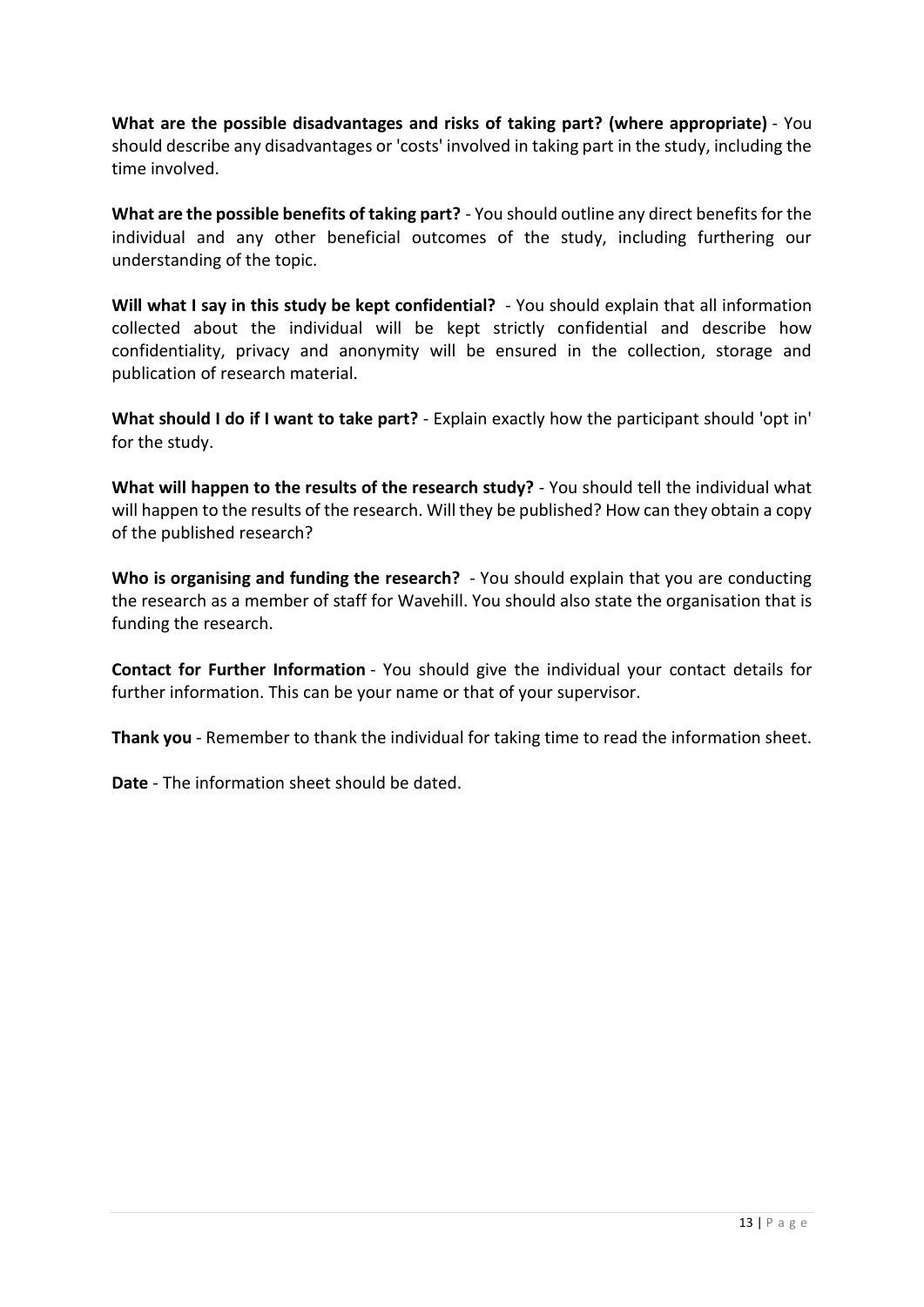# **Communicating privacy information collected**

This should be read out before any interviews are undertaken to inform the individual of the work we are undertaking and to inform them that the call is being recorded (if telephone interview).

We are contacting you from a company called Wavehill and we are undertaking research / evaluation on behalf of xxxx.

Any comments that you make will be confidential and the information you provide will only be used for the purposes of this evaluation. Comments that you make will not be attributed to you unless we have your explicit permission to do that. It is also important to note that the team undertaking the evaluation *do not* work for the xxxx or any of the organisations that are involved in the delivery or funding of this project. This is an *independent* evaluation.

**Once they have agreed to take part**…. Please make sure the following is read out.

*Thank you for agreeing to participate in our -survey / research / evaluation - before I continue with the interview I need to advise you that this call will be recorded for training and quality assurance purposes.* 

*Please be assured that all information recorded will be treated under the strict guidelines set out in the General Data Protection Regulation [GDPR]. All recorded calls are kept for no longer than 18 months.* 

**What will happen to the data someone gives us?** You should tell the individual what will happen to their data, how it will be recorded, analyzed and what happens to the results of the research. Will they be published? How can they obtain a copy of the published research?

*Are you happy to continue?*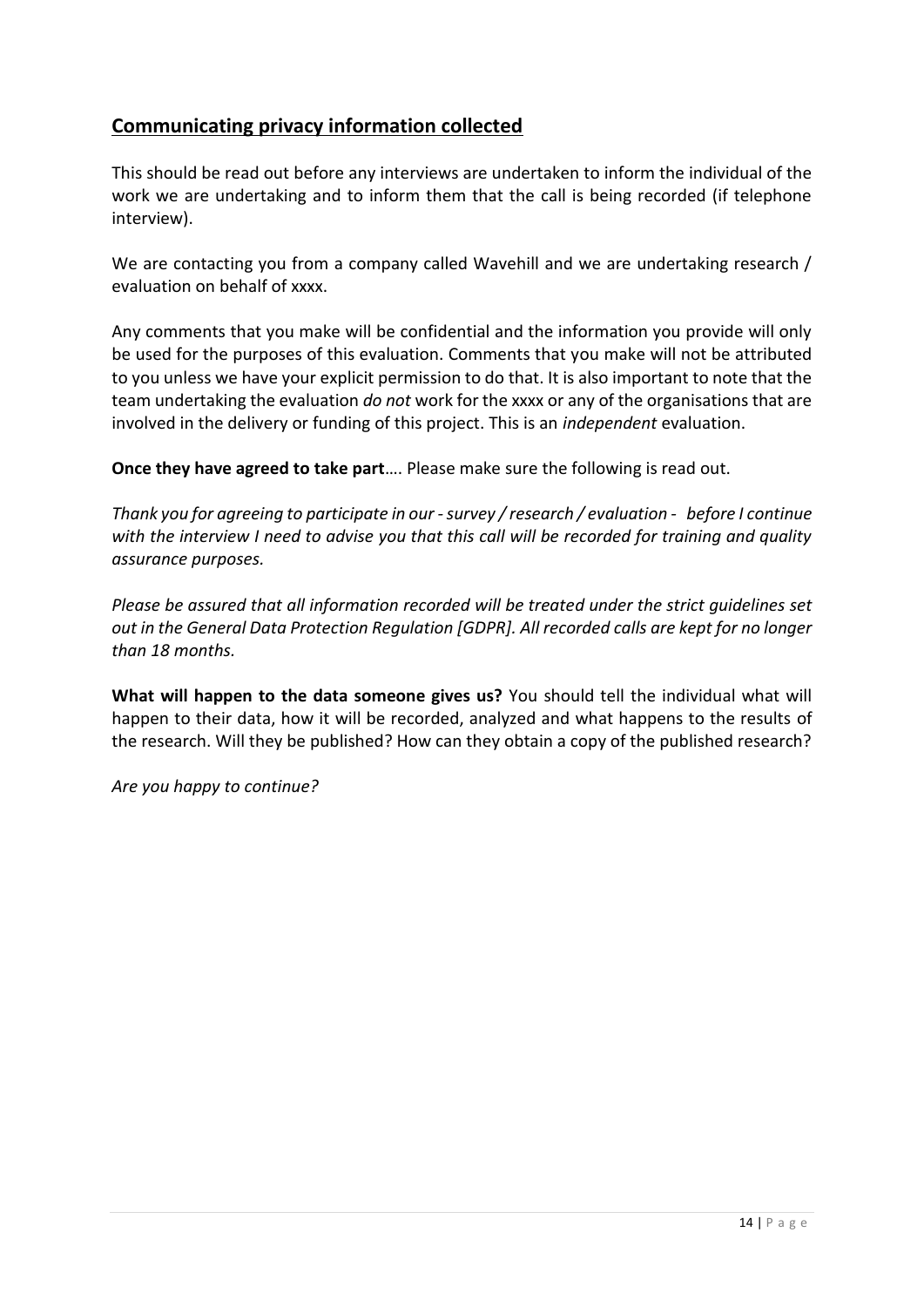# wavehill

Wavehill Ltd 21 Alban Square Aberaeron SA46 0DB Tel No: 01545 571 711 [Wavehill@wavehill.com](mailto:Wavehill@wavehill.com) [www.wavehill.com](http://www.wavehill.com/)

#### **Adult Consent form**

A company called Wavehill [\(www.wavehill.com\)](http://www.wavehill.com/) have been appointed to undertake an independent evaluation of the project in which you are taking part. The purpose of this evaluation is to review the effectiveness of the project and to measure what impact it has had. As somebody who has been involved in the project, we would value your input into the evaluation.

**By signing below, you agree that you are happy for your contact details to be passed to Wavehill and for them to contact you as part of the evaluation.** 

If you are asked to take part it will probably either be as part of a survey (postal, email or telephone) or by taking part in a focus group.

Remember that you can always refuse to take part in the evaluation at a later time. You will not be forced to take part if you sign this form. Anything that you say as part of the evaluation will also be completely confidential.

Your information is also protected by the Data Protection Act (1998) and will not be passed to any organisation other than Wavehill or used for any purposes other than this evaluation. If you have any questions or queries, please feel free to contact Wavehill: [wavehill@wavehill.com](mailto:wavehill@wavehill.com) or 01545 571711.

Name of Participant **Name of Participant Name of Participant**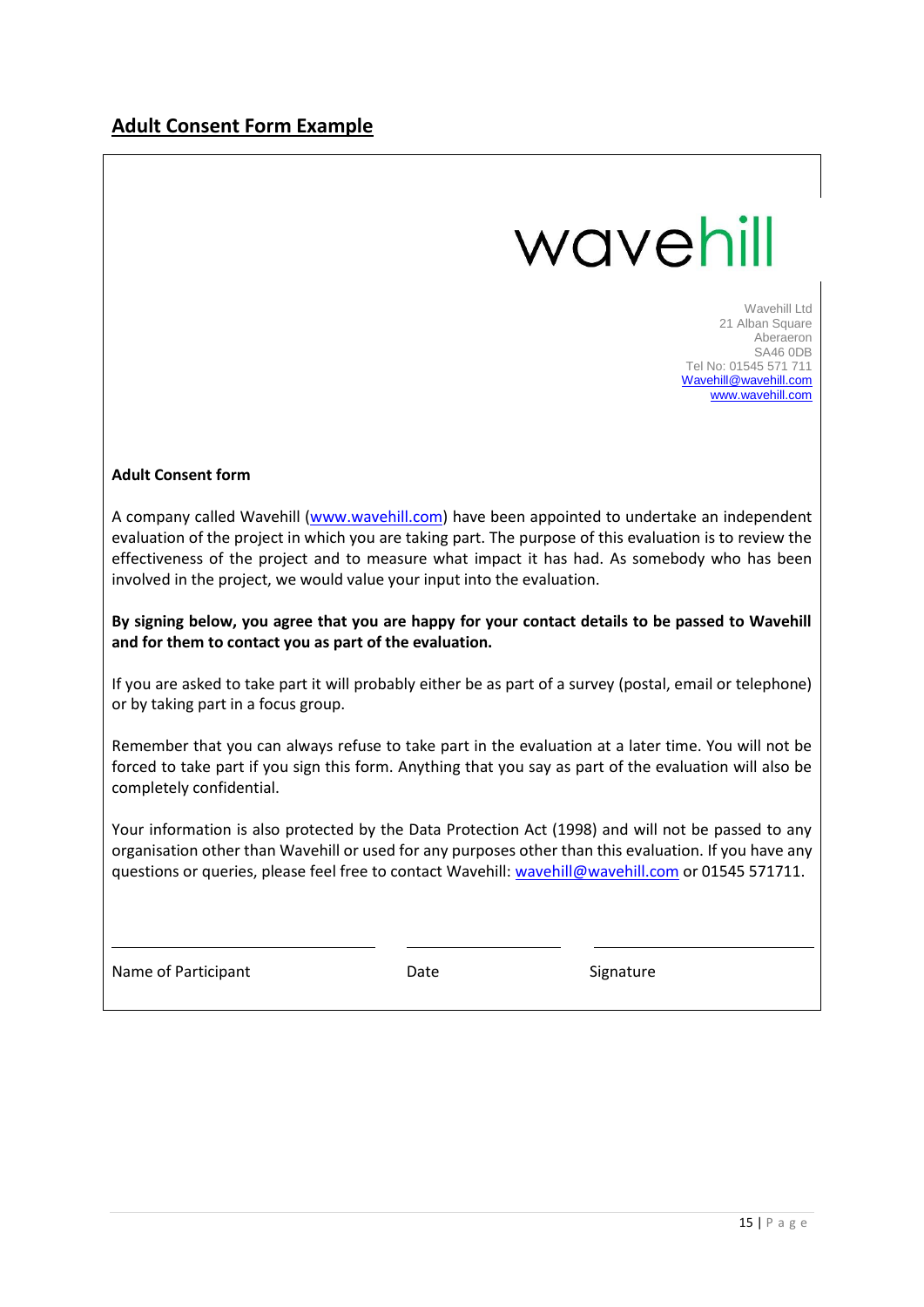## **Interviewing Children and Young People**

The MRS Code of Conduct defines a child as a person under the age of 16. Where the term young people is used in these guidelines it refers to those aged 16 and 17 years. Where the term adult is used, it refers to someone aged 18 or over.

## **Informed consent:**

Informed consent is a process by which a participant voluntarily confirms his or her willingness to take part in a particular project, after having been informed of all aspects of the project that are relevant to their decision to participate.

#### **Permission:**

This is the permission given by the responsible adult to the interviewer which allows the interviewer to invite the child/young person to participate in a project. It is not permission to interview the child/young person, as the child/young person must have their own opportunity to choose to take part in the research.

Clearly there may be circumstances in which it's necessary for an interviewer to approach a child or young person in order to establish age before going through the appropriate consent procedure. These approaches should only be made where an interviewer has good reason to believe that the child or young person is old enough to be interviewed without consent, i.e. aged 16 or over. In all cases, the appropriate consent procedure must be followed before the child or young person can be taken through the interview itself.

## **Responsible adult:**

This is an adult who has personal accountability for the well-being of a child at the time of the research. In a protected environment, like a school, the responsible adult will be the person in authority or overseeing the location who has responsibility for the protection of the child/young person. In any other environment - like the street or in home - a responsible adult will be a parent, guardian or other person on whom a parent or guardian has conferred responsibility for the child/young person (e.g. a relative, child-minder, au pair or neighbour). It is not an individual who has a limited or specific responsibility such as a lifeguard, instructor or employer.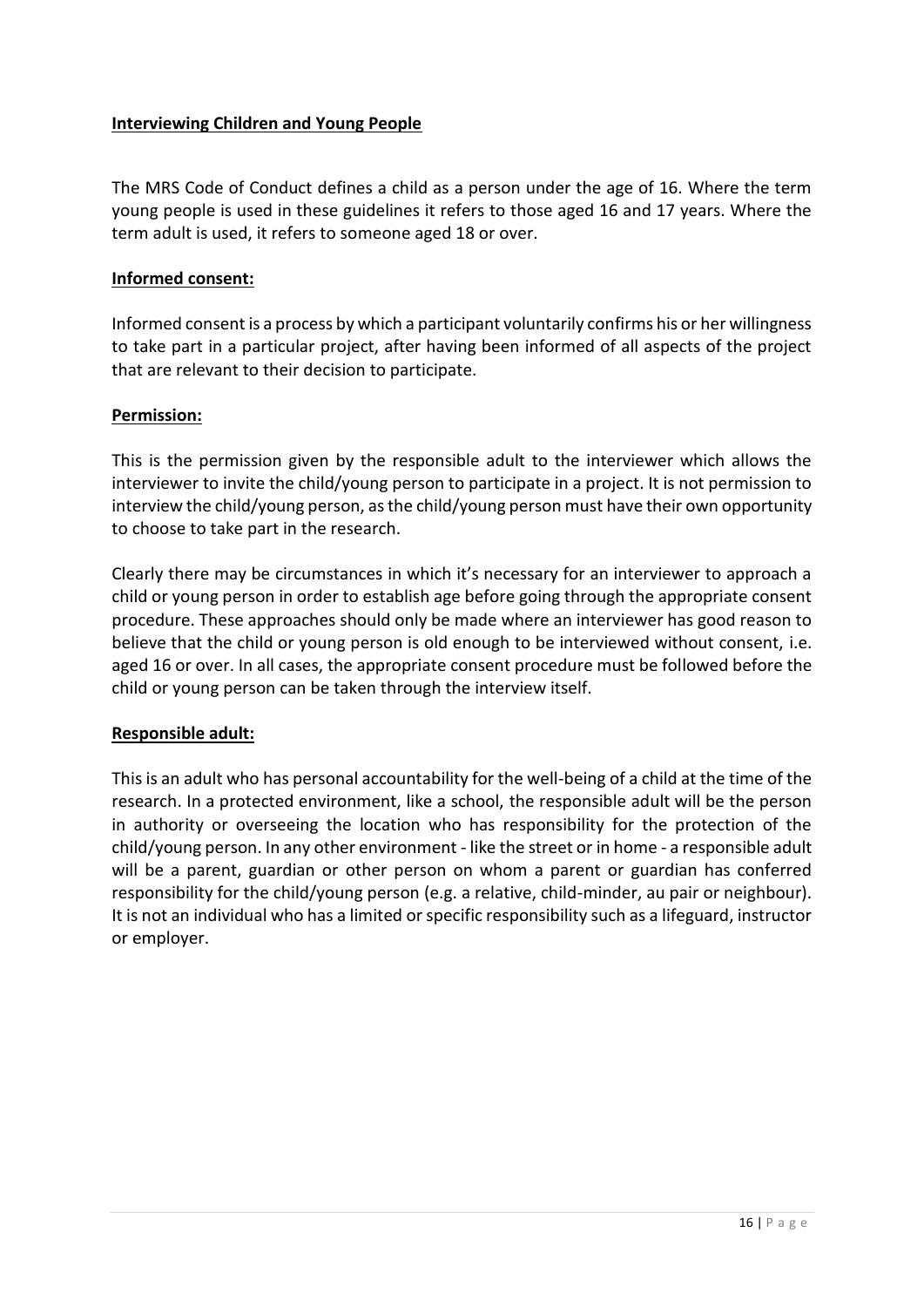## **Where permission is required:**

#### **The Rules**

MRS Members must ensure that permission of a responsible adult is obtained and verified before a child participates in a research project. Comment: A responsible adult is an individual who has personal accountability for the well-being of a child, for example, a parent, guardian, teacher, nanny or grandparent. It is not an individual who has a limited or specific responsibility such as a lifeguard, instructor or employer. Under special circumstances, permission to waive the requirement for permission of a responsible adult may be obtained, but only with the prior approval of the MRS Market Research Standards Board.

#### **Guidance**

Where research is being conducted in schools with the permission of teachers, headteachers or governors (as responsible adults acting in loco parentis), researchers should suggest to the school that consent is also sought from parents or guardians for in-school interviews. Where permission is sought for some interviews in a school, it should normally be sought for all interviews, including those with young people.

## **Obtaining permission and providing the necessary information:**

## **The Rules**

Where the permission of a responsible adult is required, members must ensure that the responsible adult is given sufficient information about the project to enable them to make an informed decision.

MRS Members must ensure that the identity of the responsible adult giving permission is recorded by name, and relationship or role.

Where it is known (or ought reasonably to be known) that participants may include children, members must ensure participants are asked to confirm their age before any other personal information is requested. Further, if the age given is under 16, the child must be excluded from giving further personal information until the appropriate permission from a responsible adult has been obtained and verified. Parental consent is also required for completion of online surveys for anyone under the age of 16.

In all cases, members must ensure that a child has an opportunity to decline to take part, even though a responsible adult has given permission for their participation. This remains the case if a project takes place in school.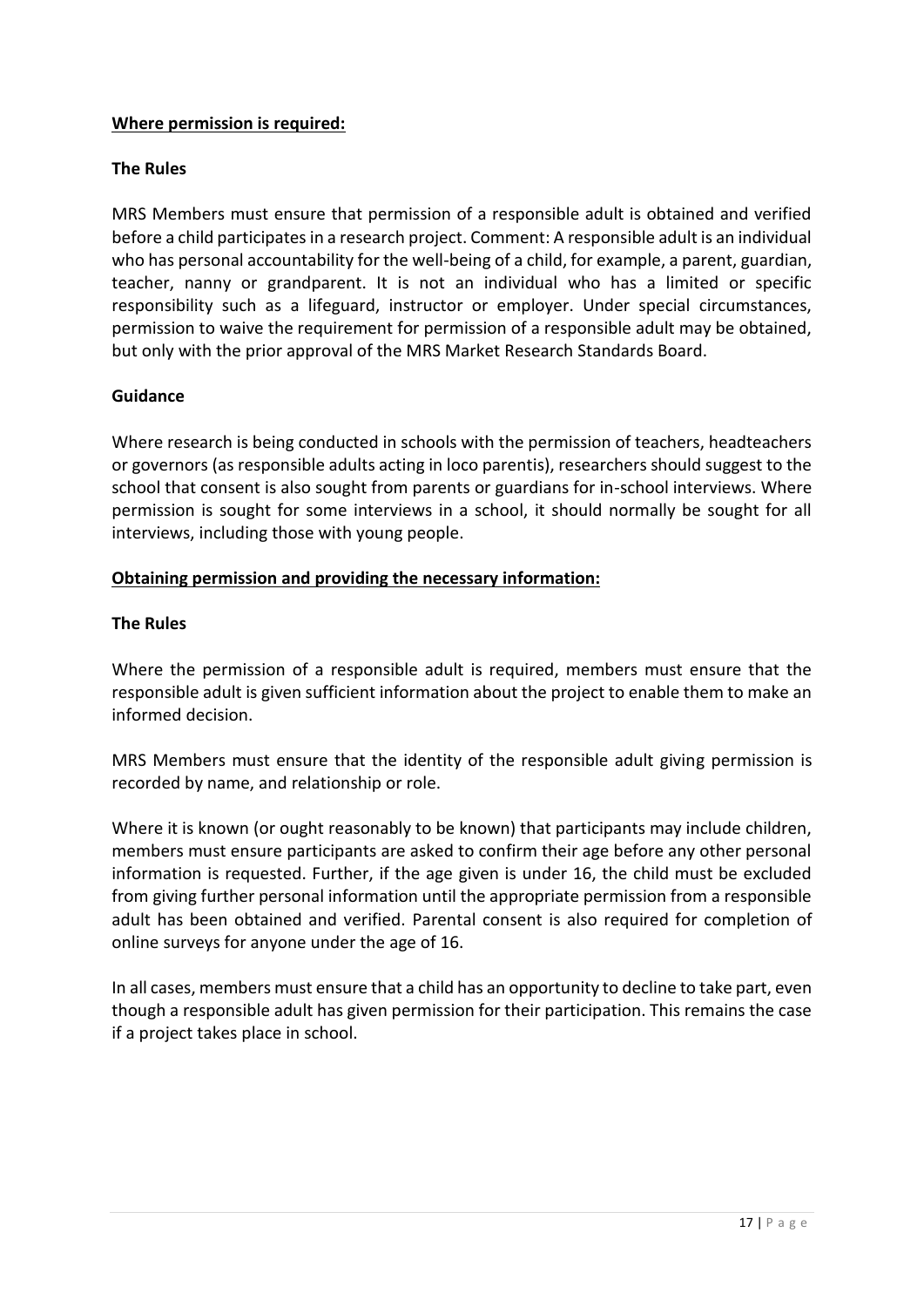## **Guidance**

Permission of a parent or responsible adult must be obtained in a form that is verifiable. Traditionally, researchers have accepted verbal permission in telephone and face-to-face contexts and the signature of parents for postal and self completion questionnaires. Email communications on their own are considered insecure and must not be accepted as a verifiable form of permission in isolation and so must be supplemented by a second form of permission, for example, a telephone call or a letter.

Parents or responsible adults must also be fully informed about any products or stimulus material which the child may be asked to try or use.

If there is a research reason for the subject matter to be disguised, where possible a list of subjects, including that for the research, should be shown to the responsible adult in advance so that they receive a further opportunity to opt out.

The opportunity to opt out of the research must be made clear to the child and to the responsible adult. It is important that both fully understand that they are not obliged to take part and this includes their right to withhold answering a specific question or element.

In addition, when research takes place in schools or in other contexts where participation in activities is mandatory (e.g. scout or guide groups) the right of individual children/young people to opt out must be emphasised by the interviewer.

The possibility of back-checking with the child for quality validation and whether a re-contact question will be asked of the child must be confirmed with the parent or responsible adult at the time consent is sought.

#### **Research venues:**

## **The Rules**

MRS Members must take all reasonable precautions to ensure that participants are not harmed or adversely affected by the member's professional activities.

#### **Guidance**

Research must only be conducted in safe and appropriate environments. If the research is conducted in the client's domain, the client must take responsibility for providing a safe and appropriate venue. It is advisable for research carried out in the home of the child/young person, either in person or by telephone, or online, that an adult remains on the premises though not necessarily in the same room - throughout the interview. Interviewers should advise parents or responsible adults of this at the time they seek consent for the interview to take place.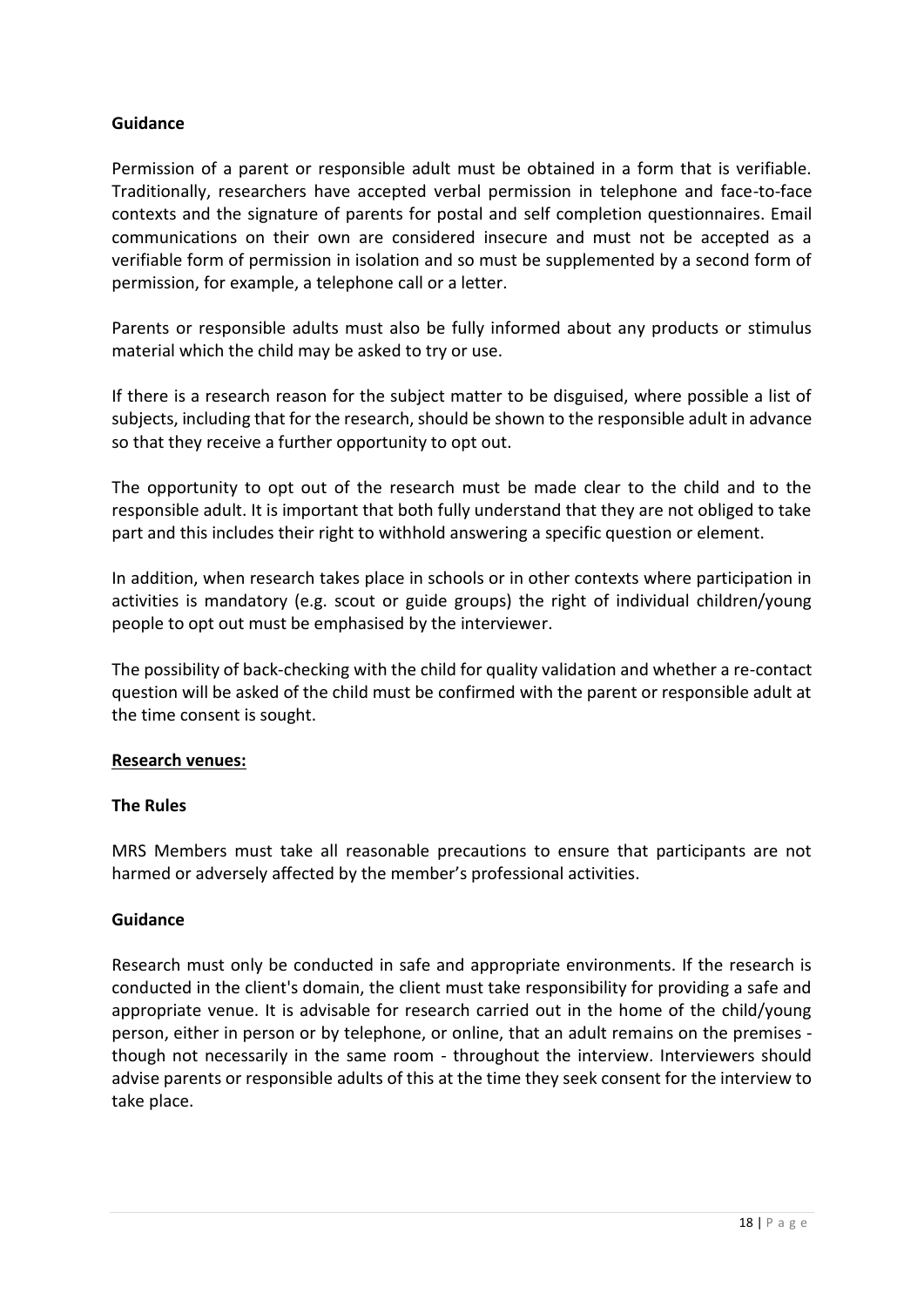# wavehill

Wavehill Ltd 21 Alban Sqaure Aberaeron SA46 0DB Tel No: 01545 571 711 [Wavehill@wavehill.com](mailto:Wavehill@wavehill.com) [www.wavehill.com](http://www.wavehill.com/)

Dear Sir/ Madam

## **Evaluation of xxxxxxxxxxxxxxxxx**

You/ your child is a member of/ has attended activities run by xxxxxxxx which was run by xxxxx and funded by xxxxxxxxxxxxxx. Xxxxxx is keen to understand the benefits that young people have gained through participating in the activities which it has supported.

To do this they have commissioned us, Wavehill, independent researchers, to assess the effectiveness and impact of the xxxxxxxx project.

As part of the study we are keen to explore the views of the young people who take part in the activities run by xxxxxxxxxxx. Over the coming months, we will visiting activities where we will speak with young people (individually or in groups) about:

- The activities they have taken part in
- The benefits that they have got as a result of taking part

We will also be observing the activity of the project and if possible taking some photographs to be used in the final report to xxxxxxx. The information we collect from young people will be an extremely important part of the study as it will provide them with a chance to express their views on the activities they have been a part of. xxxxxx and Wavehill would like to assure you that all of the information colleted will be treated in strictest confidence and will be reported anonymously.